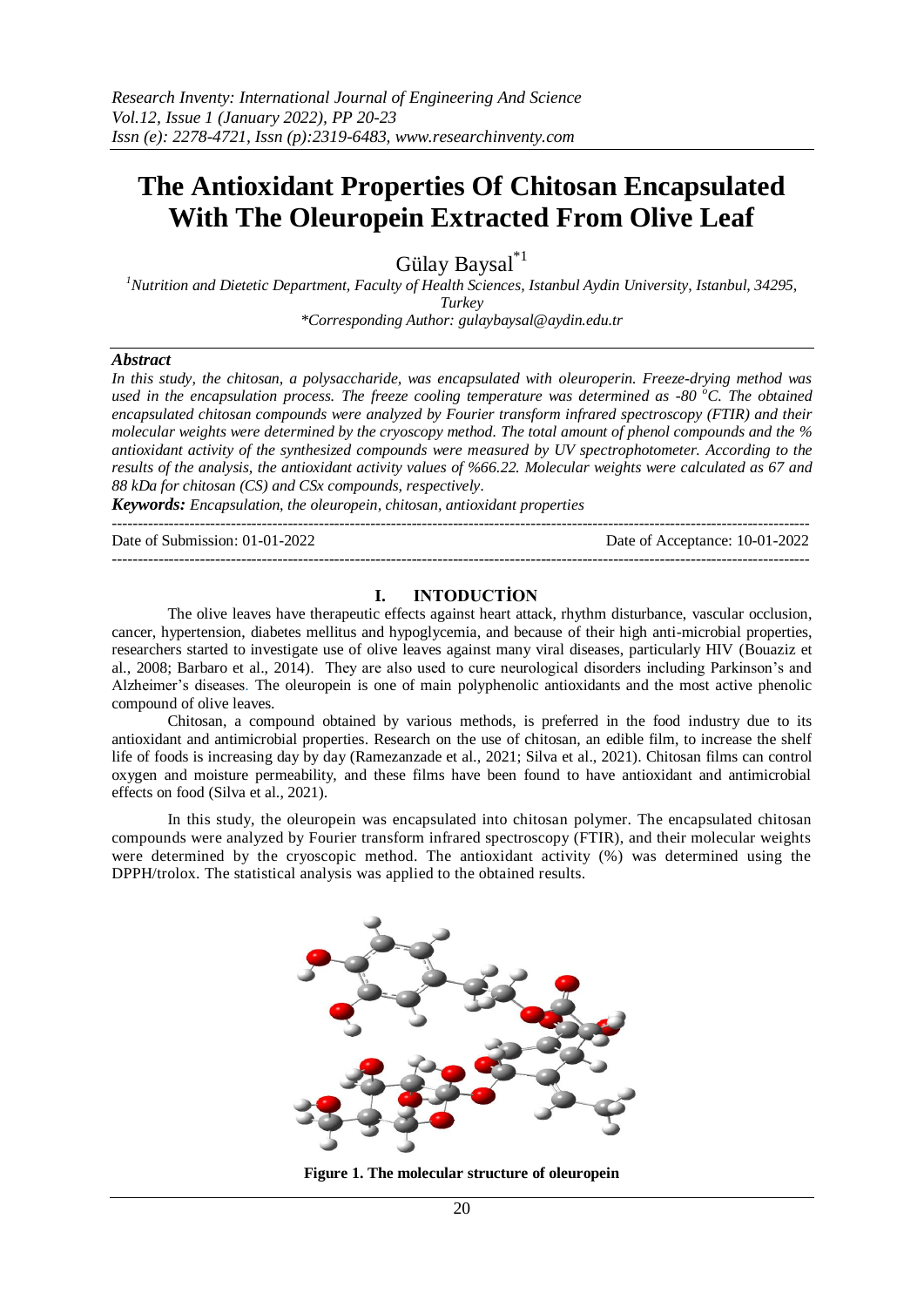# **II. MATERİALS AND METHODS**

## **2.1. Materials**

The sodium carbonate, DPPH (1,1-diphenyl-2-picrylhydrazyl), methanol, ethanol, trolox, Hydrochloric acid, sodium tripolyphosphate, hydrochloric acid, sodium hydroxide, acetic acid and chitosan were purchased from Sigma-Aldrich. The oleuropein was extracted from olive leaf.

## **2. 2. Methods**

## **2.2.1. Preparation of oleuropein extract**

The olive leaf sample was first pulverized. The resulting powder sample (10 g) was mixed with 100 mL of methanol. The mixture was homogenized by stirring for 24 hours on a magnetic stirrer and the solvent was removed from the stock solution with the help of an evaporator (Baysal, 2020).

#### **2.2.2. Preparation of oleuropein loaded chitosan nanoparticles**

5 gr of chitosan was weighed and after making up with 200 ml of distilled water and adding 25 ml of acetic acid, it was mixed in a magnetic stirrer for 30 minutes at room temperature. Then, while the mixing was continuing, 2 g of oleuropein extract was weighed and the pasteur pipette was added dropwise and mixing was continued for 15 minutes. After 15 minutes, chitosan/TPP 3/1 ratio sodium tripoly phosphate compound (0.5%) was added dropwise while mixing with a pasteur pipette, and the pH value was adjusted to 4.0 with 0.1 N HCl solution and mixing was carried out for 24 hours. After stirring for 24 hours, the cooling program was 18 hours at 0  $^{\circ}$ C and 24 hours at −35 ∘C, followed by 24 hours at -80 ∘C. Finally, the chitosan solution was completely lyophilized by freeze drying at -80 ∘C for 72 hours (Baysal et al., 2020). The final product was named CSx.

#### **2.2.3. Characterization**

FTIR spectra (Mattson 1000 infrared spectrophotometer) were measured in the wavenumber range of 4000–400 cm<sup>-1</sup> at a resolution of 4 cm<sup>-1</sup>. PG Instruments T60 was used as UV spectrophotometer. LABCONCO Freezone 4.5 is used as freeze dryer.

#### **2.2.4. Determination of antioxidant capacity of oleuropein and chitosan:**

60 µM DPPH and 10 µM Trolox solution were prepared using methanol solvent. Control solution was prepared with 3.9 mL of DPPH and 0.1 mL of methanolTo plot the calibration curve, the stock Trolox solution was diluted at concentrations of 0.2  $\mu$ M, 0.25  $\mu$ M, 0.4  $\mu$ M, 0.5  $\mu$ M, and 0.7  $\mu$ M. First, 100  $\mu$ L of solution from each of a total of six test tubes was transferred to six separate test tubes with Trolox solutions, including stock Trolox solution. 3.9 mL of stock DPPH solution was added to each of the tubes and a homogeneous mixture was obtained using vortex. The control solution and these preparations were kept in the dark for 60 minutes. Absorbance values were read at 517 nm in a UV spectrophotometer and a calibration curve was drawn. 1.5 mL and 3.9 mL of stock DPPH solution of extract were added to the test tubes. Prepared mixtures were kept in the dark for 2 hours and absorbance values were read in UV spectrophotometer at 517 nm (Czerwinska et al., 2012).

#### **2.2.5. Determination of Molecular Weights**

Cryoscopy (freezing point depression) method was used to determine the molecular weight of the synthesized encapsulated polymers. Pure chitosan and synthesized CSx compounds were weighed 0.5 g and mixed in 25 ml solvent for 1 hour and their freezing points were determined by freezing. The molecular weights were calculated according to the dalton unit with the help of the equation numbered 2 below. (Td= freezing point depression, Kd=molal freezing point falling constant, m=molality)  $\Delta Td = Kd X m_{\text{solute}}$  (2)

# **2.2.6. The Statistical analysis**

Minitab 16 software was used for statistical analysis in the research. A one-way ANOVA and Tukey test at 95% confidence level were used to determine the significant difference between the mean values (Peighambardoust et al., 2019).

# **III. RESULTS AND DİSCUSSİON**

#### **3.1. FTIR analysis**

Figure 2 shows the FTIR spectra of CSx and chitosan (CS). The sharp peak seen at 3300-3500 cm<sup>-1</sup> in the spectra appears as the characteristic peak of chitosan and corresponds to the OH bands. Amide II carbonyl bonds observed around 1650 cm<sup>-1</sup> of chitosan are seen as a small stretch in the spectrum of CSx. The absorption band (amide I) seen at 1650 and 1420 cm<sup>-1</sup> is due to stretching of carbonyl bonds of acetamide groups and deformation of C-H bonds. The presence of oleuropein used for the encapsulation of chitosan is observed at 2800-2900 cm<sup>-1</sup> as a double peak with aliphatic CH<sub>2</sub> stretch bonds (Peighambardoust et al., 2019; Pulicharla et al., 2016).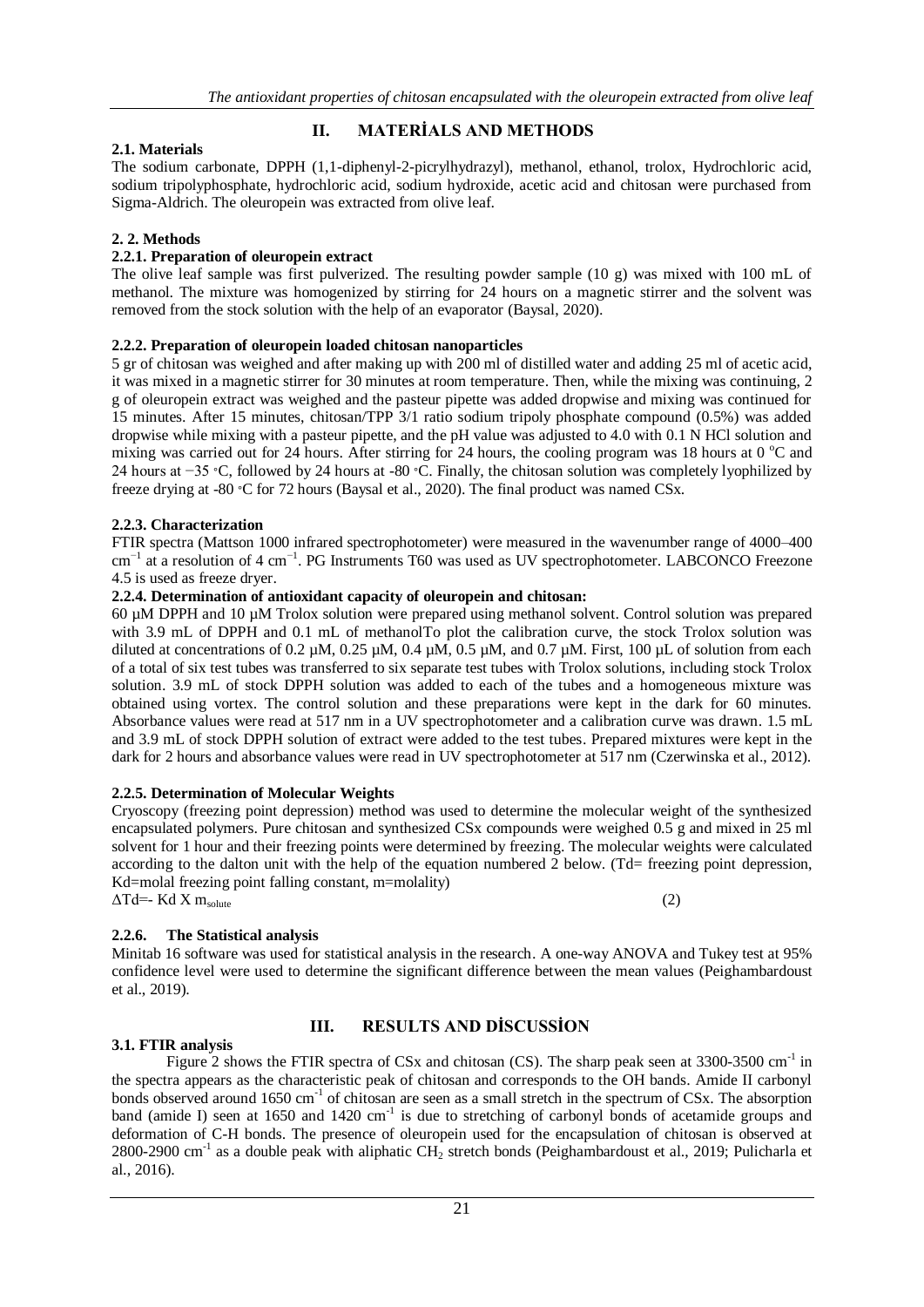

**Figure 2. FTIR spectra of chitosan and CSx.**

#### **3.2. The determination of % Antioxidant Activity**

.

In antioxidant analysis, trolox antioxidant material was used as a reference solution and a calibration curve was obtained by preparing 6 serial solutions. The  $\mathbb{R}^2$  value for trolox was calculated as 0.9914 from the calibration equation. The calibration equation is  $y = 0.3144x + 0.2743$ . Table 1 and Figure 2 show the percent antioxidant activity of chitosan samples encapsulated with oleuropein [7, 8].

|  | Table 1. % Antioxidant activity of compounds |
|--|----------------------------------------------|
|  |                                              |

|                 | $(517 \text{ nm})$ |                   |                   |                   |                   |  |  |
|-----------------|--------------------|-------------------|-------------------|-------------------|-------------------|--|--|
|                 | $60 \mu M$         | $30 \mu M$        | $15 \mu M$        | $7.5 \mu M$       | $3.75 \mu M$      |  |  |
| CS.             | $44.02+0.02$       | $52.11 + 0.002$   | $61.28 \pm 0.001$ | $62.22 \pm 0.01$  | $62.40 \pm 0.001$ |  |  |
| CS <sub>x</sub> | $55.46 \pm 0.001$  | $58.77 \pm 0.002$ | $65.24 + 0.002$   | $65.78 \pm 0.001$ | $66.22+0.001$     |  |  |
| Oleuropein      | $18.46 + 0.002$    | $21.4+0.001$      | $22.2+0.001$      | $22.15+0.001$     | $22.04 \pm 0.002$ |  |  |
|                 |                    |                   |                   |                   |                   |  |  |

 $*$  Data are mean of triplicate measurements  $\pm$  SD. Different alphabetical letters in the columns indicate significant ( $p < 0.05$ ) differences between means in Tukey's test.

As seen in Table 1 and Figure 3, the % antioxidant activity values of the compounds show higher activity as the concentration of the DPPH solution decreases. When the data in the table are compared, the % antioxidant activity of chitosan was 44.02% in 60 $\mu$ M dpph solution, while it reached 62.40% in 3.75  $\mu$ M dpph solution. A similar increase occurred for oleuropein and CSx compounds.



# **%antioxidant activity**

**Figure 3. % Antioxidant activities of oleuropein, chitosan (CS) and CSx compounds**